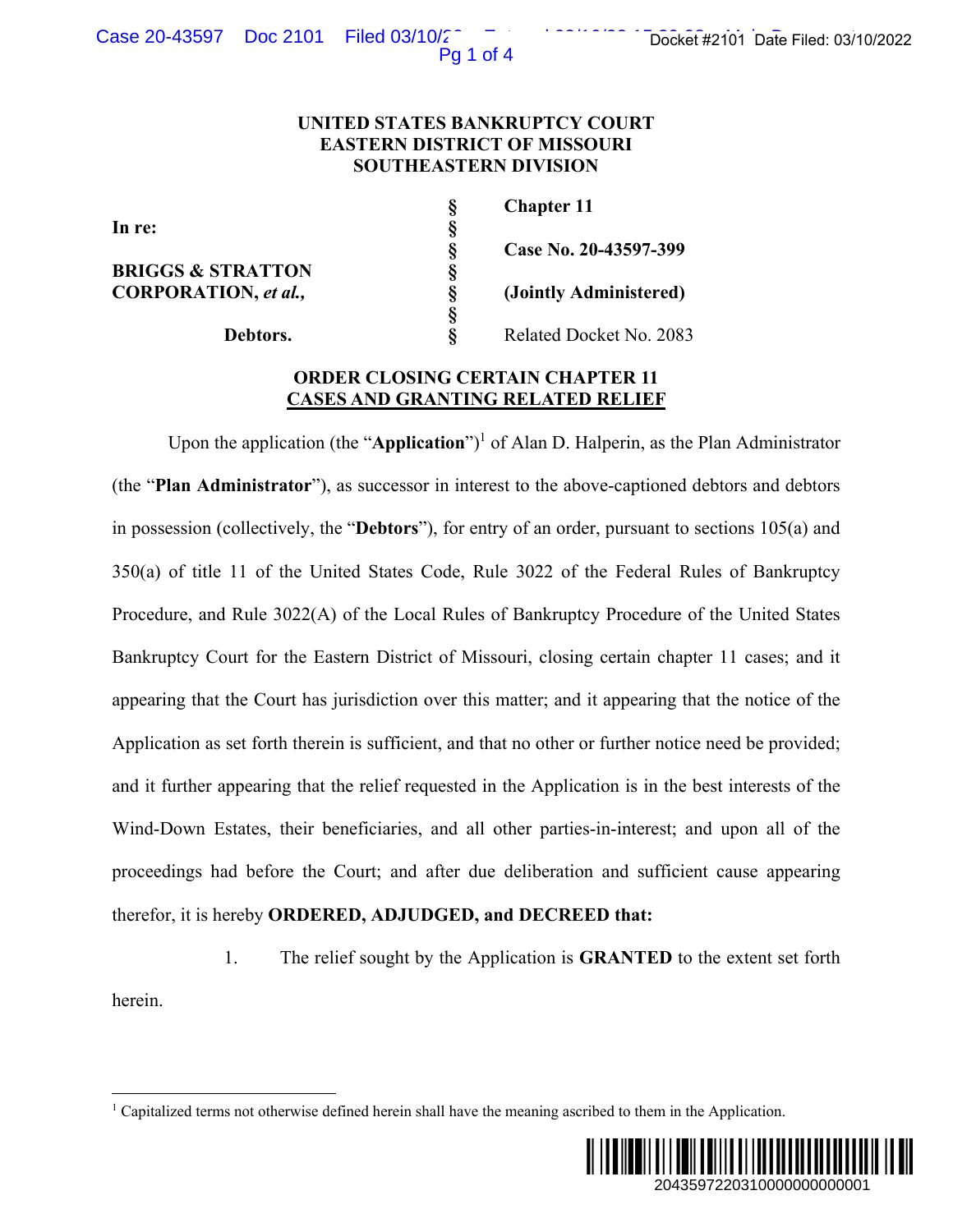### Case 20-43597 Doc 2101 Filed 03/10/22 Entered 03/10/22 15:39:08 Main Document Pg 2 of 4

2. The chapter 11 cases of (1) *In re Briggs & Stratton Corporation* (Case No. 20-43597), (2) *In re Billy Goat Industries, Inc.* (Case No. 20-10575), and (3) *In re Allmand Bros., Inc.* (Case No. 20-43598) are designated as the surviving bankruptcy cases and shall remain open pending the entry of final decree(s) or order(s) by this Court.

3. The chapter 11 cases of (1) *In re Briggs & Stratton International, Inc.* (Case No. 20-43599) and (2) *In re Briggs & Stratton Tech, LLC* (Case No. 20-43600) (the "**Closing Cases**") are closed.

4. The closing of the Closing Cases by this Order shall have no effect on the allowance or disallowance of claims filed in the Closing Cases, and the Court shall continue to have jurisdiction over claims filed in the Closing Cases including, for the avoidance of doubt, all unresolved cure claims and Administrative Claims.

5. The requirement of the Plan Administrator to file further post-Confirmation quarterly reports for the Closing Cases shall be and hereby is waived without prejudice to further Order of this Court; *provided*, *however*, that the Plan Administrator shall (a) within twenty (20) business days after the entry of this Order, file a final post-Confirmation quarterly report acceptable to the U.S. Trustee through the date of entry of this Order solely for the Closing Cases, and (b) as soon as reasonably practicable after the date of entry of this Order, to the extent not already paid, pay the fees that have accrued as of the date hereof for the Closing Cases that are required to be paid to the U.S. Trustee pursuant to 28 U.S.C.  $\S$  1930(a)(6). Subject to the foregoing or unless otherwise directed by this Court, as of the date of entry of this Order, no further quarterly fees or other amounts assessable under 28 U.S.C. § 1930(a)(6) or 31 U.S.C. § 3717 shall be assessed against, or otherwise become due and payable by or on account of, disbursements made by the Plan Administrator. For the avoidance of doubt, except for disbursements made pursuant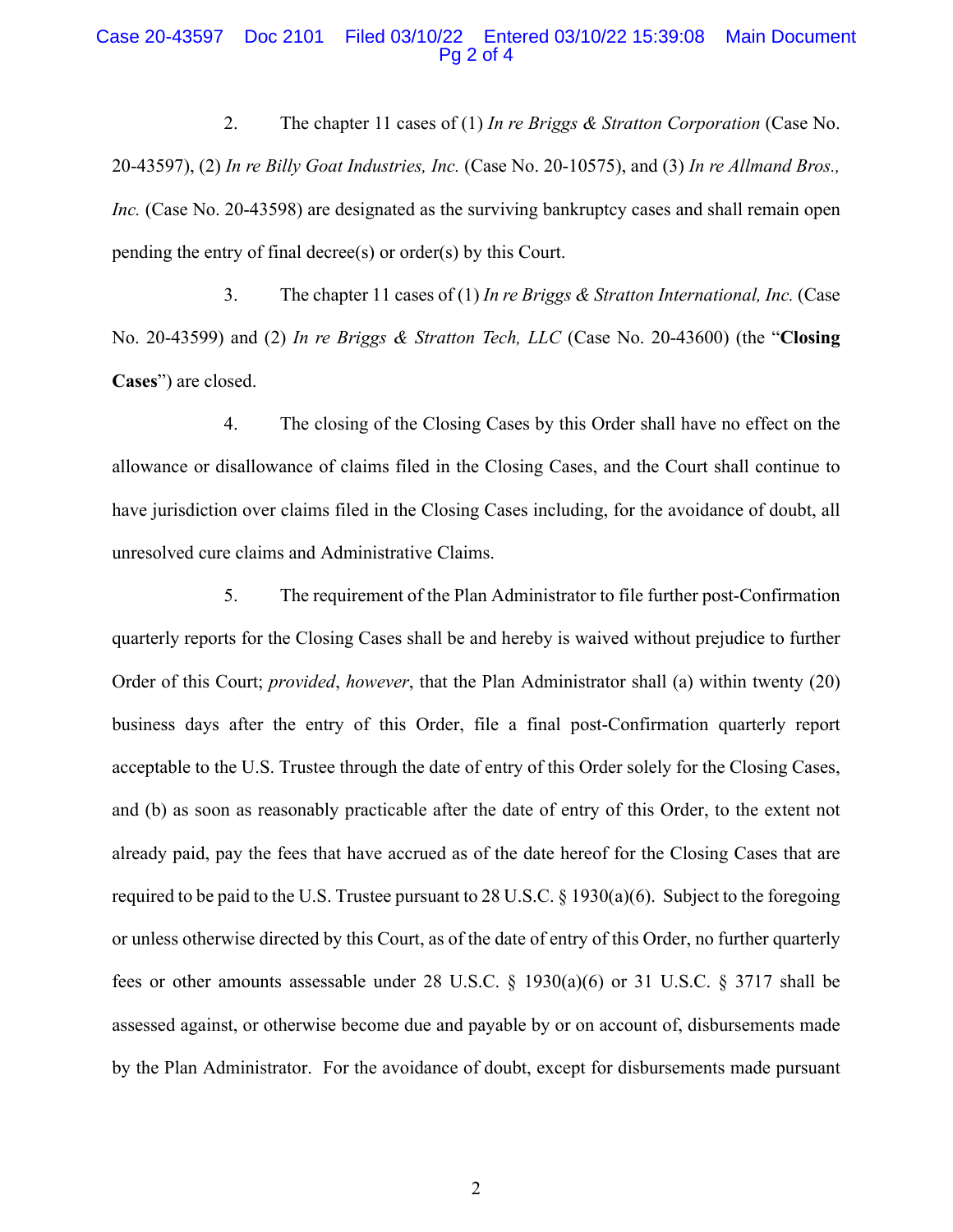### Case 20-43597 Doc 2101 Filed 03/10/22 Entered 03/10/22 15:39:08 Main Document Pg 3 of 4

to the terms of the Plan, no disbursements made by any of the Closing Cases after the date of this Order shall be included in subsequent quarterly reports filed by the Plan Administrator.

6. A docket entry shall be made in each of the Closing Cases that reflects entry of this Order.

7. Entry of this Order is without prejudice to the rights of the Debtors, the Plan Administrator, or any other party in interest, to seek to reopen the Closing Cases for good cause shown in accordance with 11 U.S.C. § 350(b). Upon the reopening of any of the Closing Cases, quarterly fees would be imposed and paid pursuant to 28 U.S.C.  $\S$  1930(a)(6), calculated based upon all disbursements made during the period of reopening.

8. The terms and conditions of this Order shall be immediately effective and enforceable upon entry of this Order.

9. Entry of this Order and the closing of the Closing Cases is for administrative purposes only and shall not create a right, claim, or cause of action by a creditor or other party in interest in any other regard.

10. The relief granted pursuant to this Order is based upon the unique facts of these chapter 11 cases and is not intended to create precedence for any subsequently filed or unrelated cases, nor should it limit or restrict any party, including the United States Trustee, from opposing a request for similar relief in any subsequently filed or unrelated cases.

11. Not later than two (2) business days after the date of this Order, the Plan Administrator shall serve a copy of the Order and shall file a certificate of service no later than twenty-four (24) hours after service.

DATED: March 10, 2022 St. Louis, Missouri Barry S. Schermer

my S Sa hame

cke United States Bankruptcy Judge